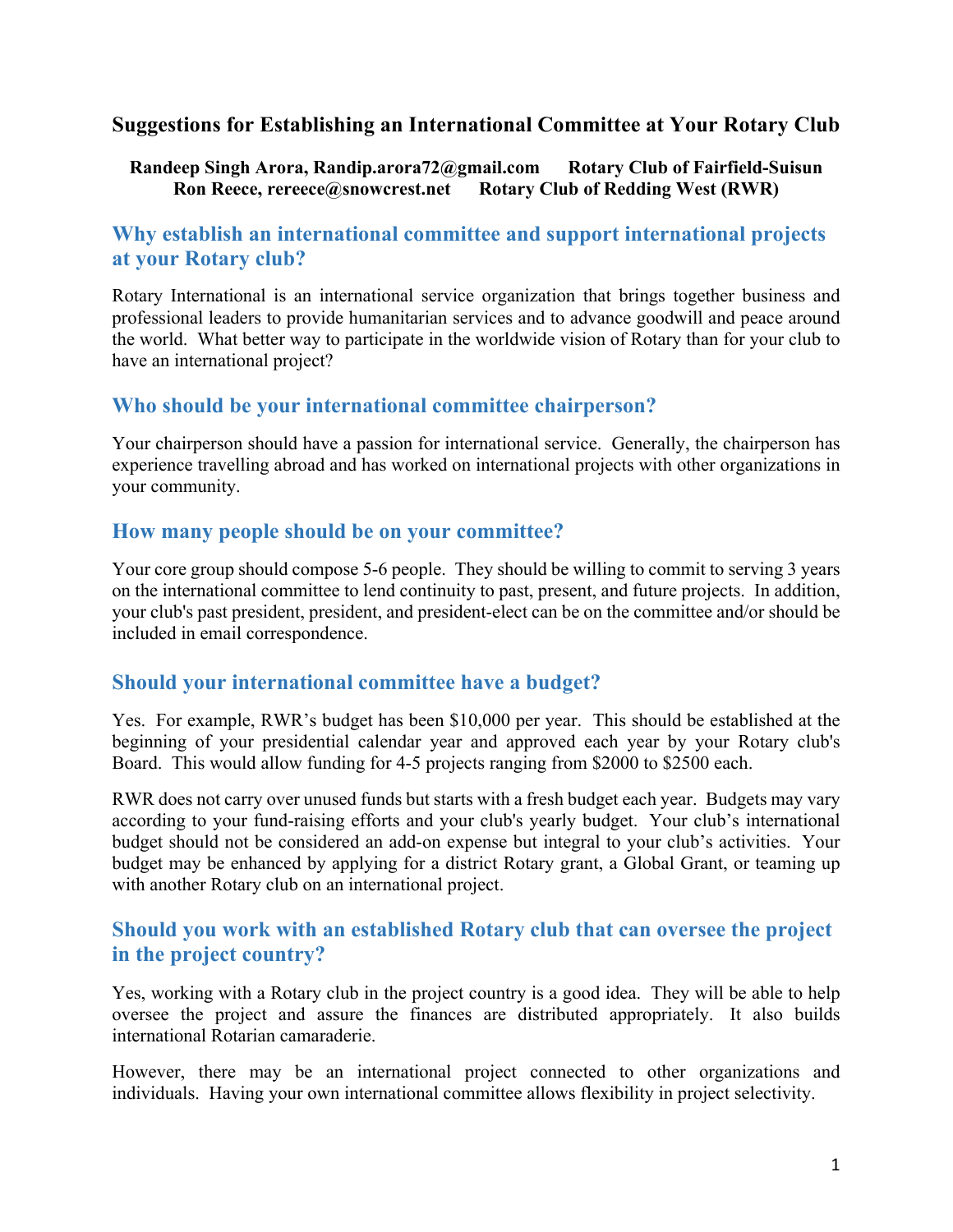### **How do you start an international project for your club?**

It is desirable to have international projects where at least one of your club members is directly involved on the project. An international program presented at your club may have an international project you could embrace. Encourage your international committee members to embrace an international project.

#### **What paperwork is involved?**

Keep it simple. RWR uses three forms: (1) Grant Request Form, describing the project and financing needed, (2) Grantee and Grantor Agreement Form, and (3) Project Final Report Form.

### **Should the project be sustainable? Should you set a time limit for contributions to an international project?**

Your international project may be a onetime event, such as providing supplies for a classroom, or it may involve a longer commitment.

It is wise to set the time frame for your project to be initiated and completed within the presidential year. For Rotary clubs, that is from July  $1<sup>st</sup>$  to June  $30<sup>th</sup>$  the following year so that the presidentelect has input to continuing the project in the future.

Commit to projects your Rotary club can focus on and complete. Project updates and project programs can be a part of your Rotary meetings bringing your entire club onboard.

## **Should you write checks to individuals involved in the project, or should one pay only 3rd party vendors or the local Rotary club?**

Other than exceptions (decided by your club board), checks are generally written to the Rotary clubs/districts. Once a project is approved by your international committee, it should be reviewed by your Rotary club board.

Having the past president, president, and president-elect on the committee or included in email communications assures the project has ongoing approval before submitting to your Rotary club board.

Any check written should go through your club's check approval system, usually requiring two signatures.

#### **Should we pay for any of our club members to visit the site?**

Generally, travel and trip expenses are donated by the Rotarians. However, there may be exceptions recommended by your international committee and your Rotary club board. For example, some may have the time and motivation to work on an international project but cannot finance themselves. Some may have technical know-how on the project. Some may only give financial contributions.